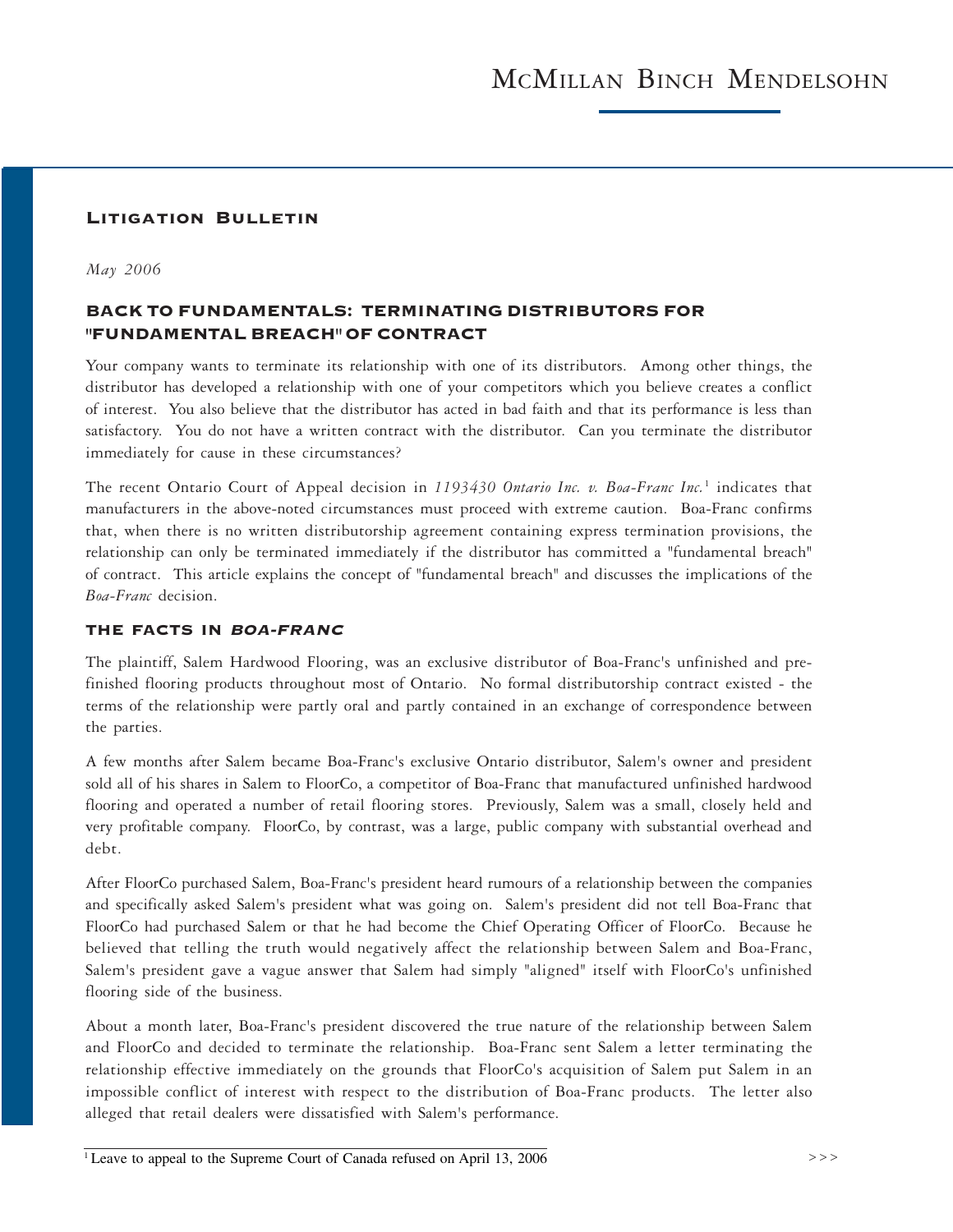Salem sued Boa-Franc for wrongful termination of the distributorship, claiming that it was entitled to damages equivalent to two years' notice of termination. Boa-Franc argued that it chose Salem as its distributor because of Salem's independence from retailers and other manufacturers. The sale of Salem's shares to FloorCo fundamentally changed the nature of the entity with whom Boa-Franc made its distributorship arrangement. According to Boa-Franc, this fundamental change, along with Salem's failure to notify Boa-Franc of the sale, justified immediate termination.

The trial judge concluded that there was an implied term requiring good faith dealings between the parties. He also concluded that Salem had breached that duty by selling its shares to FloorCo without first informing Boa-Franc and by lying to Boa-Franc's President when he specifically asked about the subject. The trial judge then dismissed Salem's case on the basis that Salem's bad faith conduct gave Boa-Franc "just cause" to terminate the relationship. Salem appealed to the Ontario Court of Appeal.

# THE COURT OF APPEAL DECISION IN BOA-FRANC

The Court of Appeal allowed the appeal and found in favour of the distributor. The Court ordered Boa-Franc to pay damages approximating 6 months of lost profits.

The Court of Appeal was sympathetic to the argument that Salem owed a duty to be honest about the sale of its shares because that sale could affect Boa-Franc's legitimate business interests. Having said that, the Court noted that the agreement between the parties did not preclude Salem from dealing in its shares. The Court questioned whether the general duty of good faith could require Salem to disclose its change of ownership because this would create a new, unbargained for obligation independent from the terms of the parties' agreement.

The critical question for the Court of Appeal, however, was whether the breach of this obligation to disclose the change of ownership (even if it could be said to exist) gave the manufacturer the right to terminate the agreement for cause without notice. The Court of Appeal concluded that it did not.

# FUNDAMENTAL BREACH OF CONTRACT - IMPLICATIONS OF THE BOA-FRANC CASE

In finding in favour of Salem, the trial judge had relied on the employment law concept of "termination for just cause" as a basis to justify Boa-Franc's right to terminate the relationship without notice.

The Court of Appeal concluded that it was inappropriate to apply employment law concepts such as termination for just cause to commercial distributorship cases. Instead, the Court of Appeal held that a commercial distributorship agreement may be terminated without notice, only if the cause relied upon constitutes a "fundamental breach" of the agreement. A "fundamental breach" of contract is one that deprives the innocent party of "substantially the whole benefit of the contract". In this case, the Court of Appeal found that even if Salem had breached an obligation of good faith and honest communication, it was not a "fundamental breach".

Affirming earlier case law, the Court of Appeal held that five factors should be considered when determining whether a distributor's failure to perform constitutes a "fundamental breach" of contract:

- 1 the ratio between the obligations not performed by the distributor to its obligations as a whole;
- 2 the seriousness of the distributor's breach to the manufacturer;
- 3 the likelihood that the breach will be repeated;
- 4 the consequences of the breach; and
- 5 the relationship between the part of the obligation performed to the whole obligation.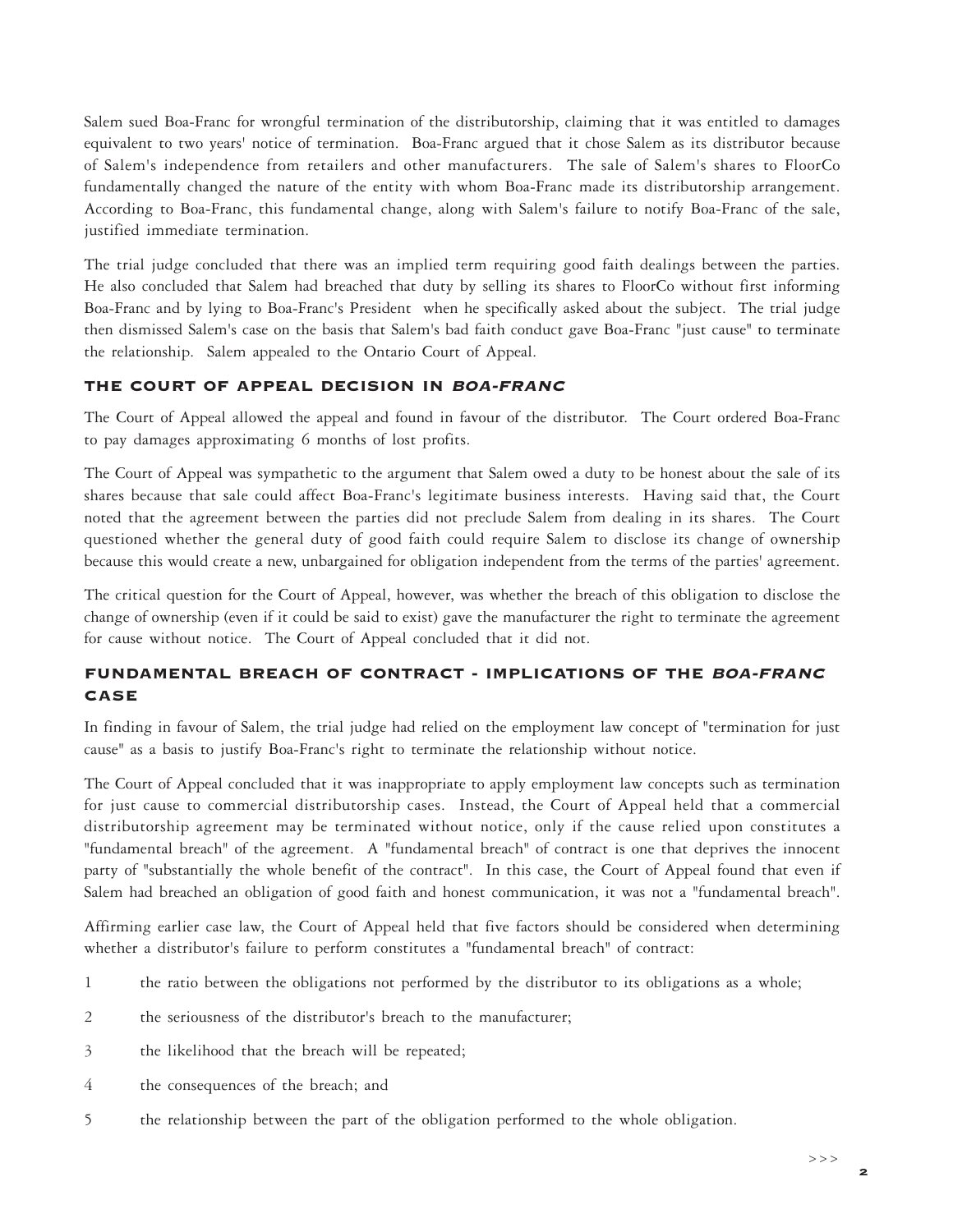Applying the above-noted factors, the Court of Appeal held that Salem's breach of any implied duty of good faith and honest communication did not constitute a "fundamental breach" of the distributorship agreement.

In reaching this conclusion the Court of Appeal made two significant observations. First, the Court noted that where an innocent party seeks to terminate a contract for fundamental breach, the innocent party's own conduct is an important barometer of the significance of the breach by the offending party. In this case, Boa-Franc had also lied to its distributor about the availability of product (Boa-Franc reduced the amount of product it was shipping to Salem just prior to termination, telling Salem that there had been a "fire" at the plant).

Second, the Court of Appeal noted that unwritten distributorship agreements may be terminated unilaterally on reasonable notice if there is a breakdown of mutual trust. In other words, situations like the one that occurred in this case are accommodated within the law of termination on notice.

# SIGNIFICANCE OF THE DECISION

The *Boa-Franc* case confirms that manufacturers may only terminate an unwritten distributorship agreement:

- 1 *immediately* where there has been:
	- (a) a "fundamental breach" of an express contractual obligation; or
	- (b) a fundamental breach of good faith in conjunction with the performance of a specific contractual obligation; or
- 2. *on "reasonable" notice* (the amount of notice depends on the facts of each case) to the distributor.

*Boa-Franc* also makes it clear that dishonesty on the part of your distributor alone may not constitute fundamental breach.

There must be a fundamental breach of an express contractual duty, or a fundamental breach of good faith in conjunction with a specific contractual duty, to terminate the distributor immediately. In *Boa-Franc*, Salem had no specific contractual obligation not to sell its shares or to notify Boa-Franc of, or obtain its consent to, such a transaction. Had these obligations existed, the Court of Appeal might have found that Salem committed a fundamental breach of good faith as a result of its actions.

*Boa-Franc* indicates that many breaches of unwritten, open-ended distributorship agreements by distributors, even egregious ones involving dishonesty, may leave the manufacturer unable to terminate except on reasonable notice.

# *Written by: W. Brad Hanna, Paul G. Macdonald*

Brad and Paul are partners in McMillan Binch Mendelsohn's Litigation Group. They regularly assist franchisors and distributors in franchise and distributorship matters.

*The foregoing provides only an overview. Readers are cautioned against making any decisions based on this material alone. Rather, a qualified lawyer should be consulted.*

© *Copyright 2006 McMillan Binch Mendelsohn LLP*